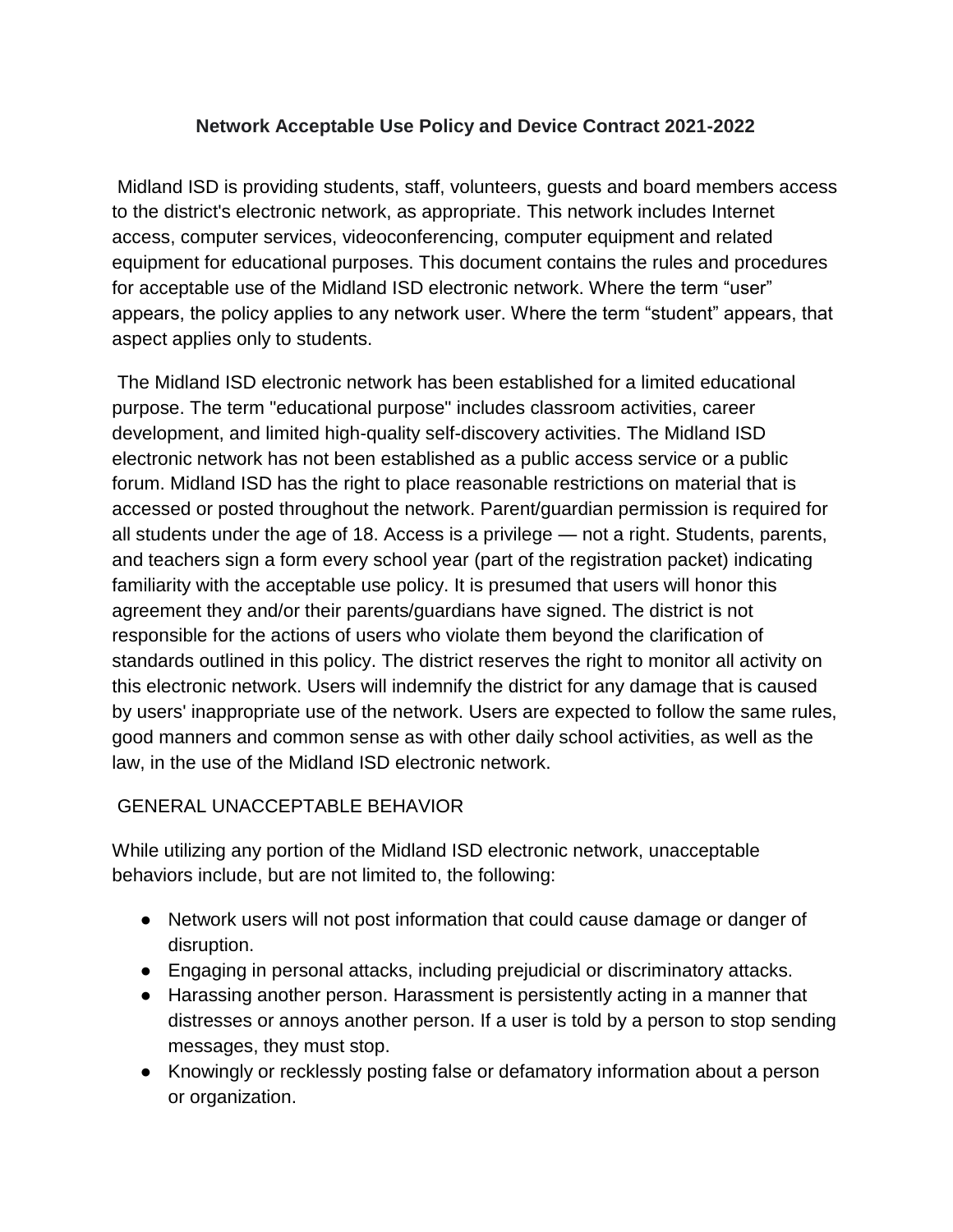- Unauthorized disclosure, use, or dissemination of personal information regarding minors.
- Using criminal speech or speech in the course of committing a crime such as threats to the president, instructions on breaking into computer networks, child pornography, drug dealing, purchase of alcohol, gang activities, threats to an individual, etc.
- Using speech that is inappropriate in an educational setting or violates district rules.
- Abusing network resources such as sending chain letters or "spamming".
- Displaying, accessing or sending offensive messages or pictures.
- Using the Midland ISD electronic network for commercial purposes, or offering, providing, or purchasing products or services through this network.
- The Midland ISD electronic network will not be used for political lobbying.
- Network Users will not attempt to access non-instructional district systems, such as student information systems or business systems, without authorization.
- Users will not connect any networkable device (either wired or wireless) to the MISD network without authorization.
- Users will not attempt to circumvent web filtering through proxies, VPNs, or other means.
- Users will not use district equipment, network, or credentials to threaten other users, or cause a disruption to the educational program.
- Users will not use the district equipment, network, or credentials to send or post electronic messages that are abusive, obscene, sexually oriented, threatening, harassing, damaging to another's reputation, or illegal.
- Students should not use devices (either personal or district provided) to take photos or videos of other students or staff except as provided in TEC Sec. 26.009,

# EMAIL AND ELECTRONIC POSTING

Email accounts are provided to all students in Grades 2-12. Students will only have access to sending and receiving e-mail to other users at midlandisd.net and specific domains that are academically appropriate, such as google.com, fafsa.gov, and email addresses that end with .edu. Students will not be able to send or receive emails from users with outside accounts like @gmail.com. All students under 13 must have signed parent permission to utilize their school email. By signing this document, you agree to allow your child in Grades 2-12 to have a midlandisd.net email address.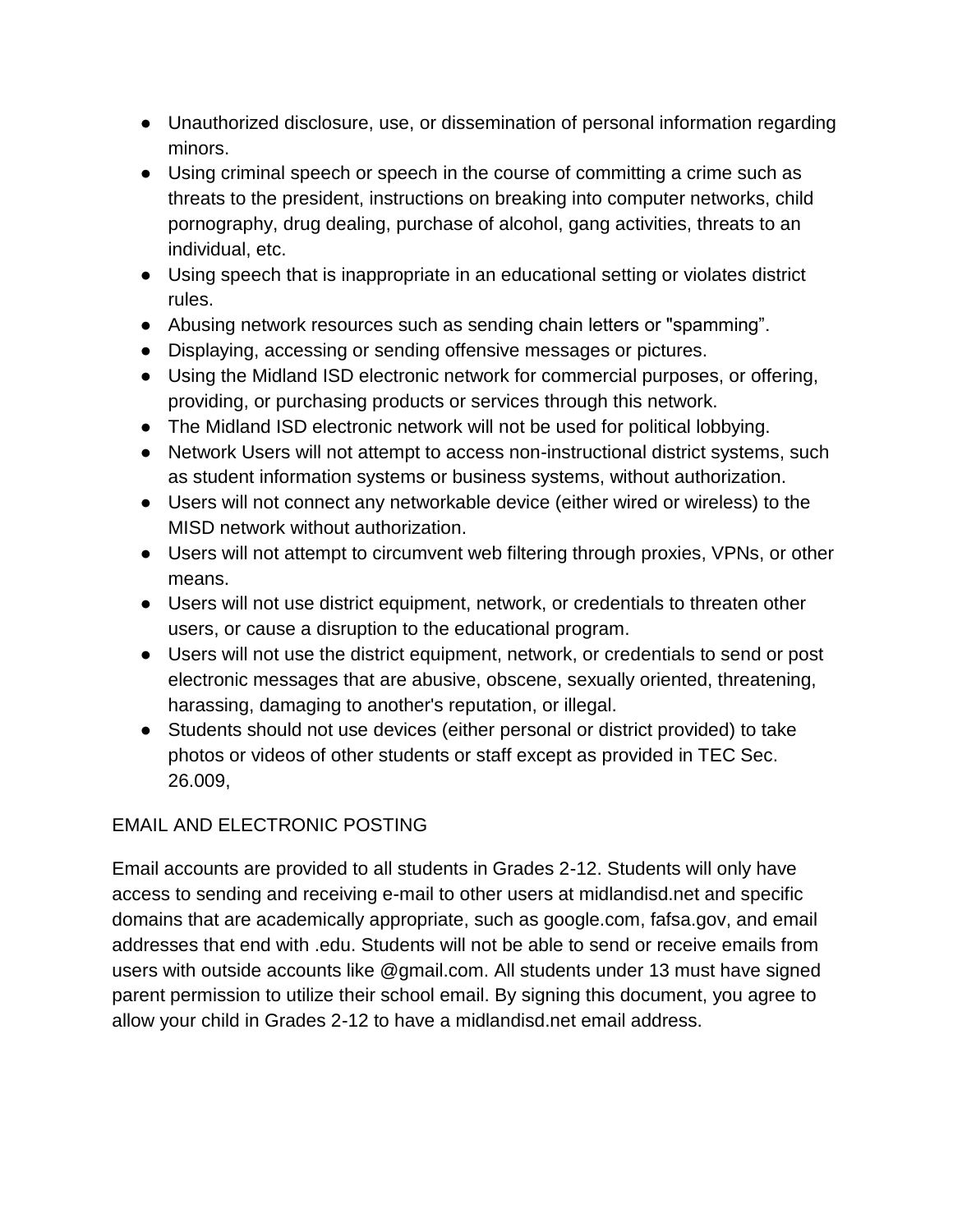There are internal messaging options (blogs, etc.) through Google Classroom which allow students to communicate. Students may not utilize any E-mail system or Chat Room from a district computer without approval or monitoring by school personnel.

Web-based e-mail accounts may be restricted or blocked at the discretion of the network administrator, to protect the network from viruses, spam, or bandwidth abuse.

Students will not establish or access Web-based e-mail accounts on commercial services through the district network unless such accounts have been approved for use by the district.

Users will not repost a message that was sent to them privately without the permission of the person who sent them the message.

Users will not post private information about another person.

Users are prohibited from sending sensitive information via Email. (e.g. full student name, ID number, social security number, date of birth, username, and password)

#### MIDLAND ISD WEBSITE

Content, access and available features of the main district website will differ for members of the public, compared to district users. Principals and their designees are responsible for the content on their sections of the Midland ISD web site and taking any corrective action. Students' responsibilities when posting on the classroom web pages are to be explained by the teacher.

#### WORLD WIDE WEB

All internet content available to Midland ISD users is filtered through a category-based appliance to comply with the Children's Internet Protection Act of 2001 (C.I.P.A.) The list of inappropriate websites is constantly updated through a subscription. However, no guarantee can be made that the system will be 100% accurate. It is ultimately the responsibility of the instructor in the classroom to monitor appropriateness of the websites viewed.

#### PERSONAL SAFETY

Students will not share personal contact information about themselves or other people. Personal contact information includes address, telephone, school address, or work address.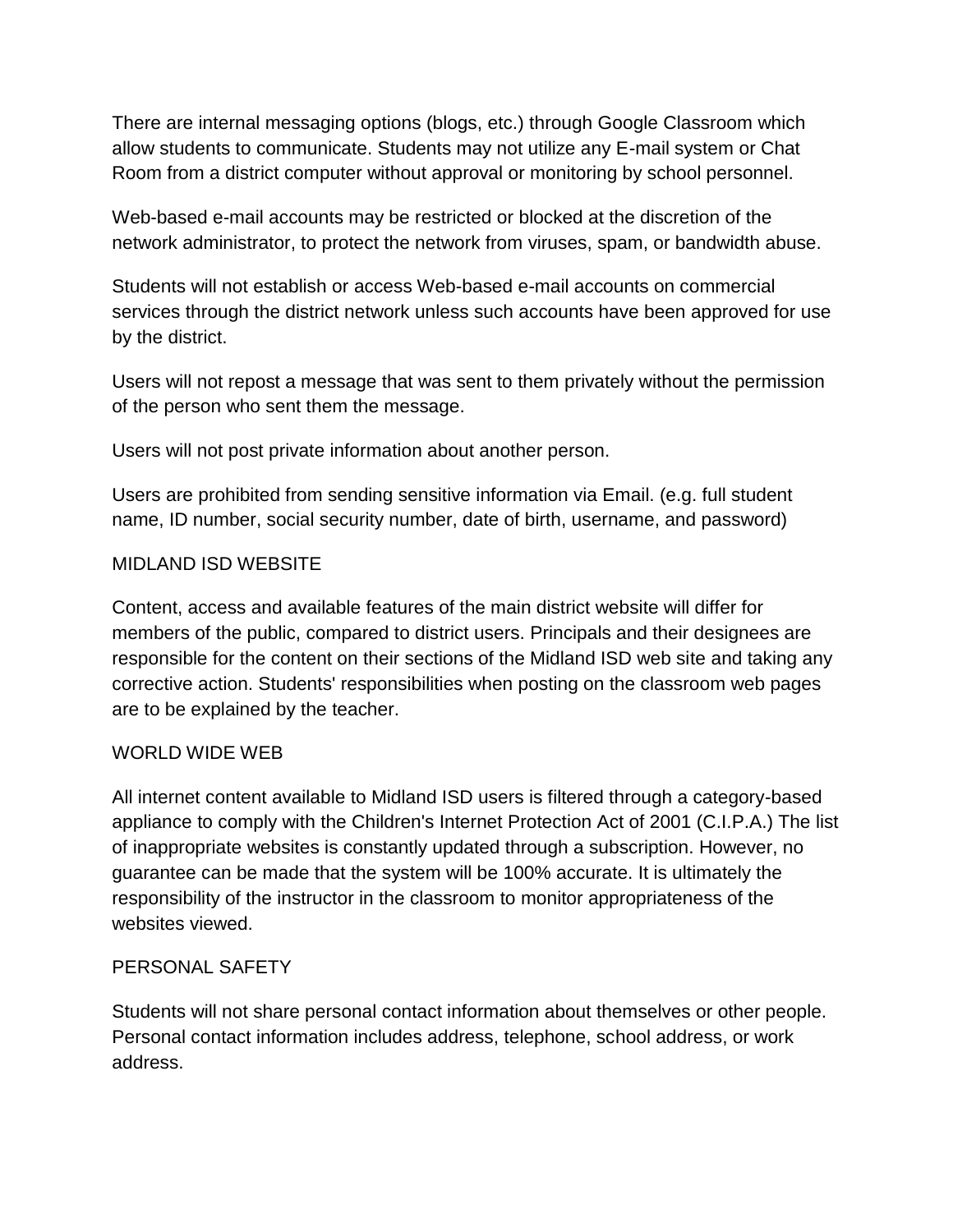Elementary and middle school students will not disclose their full name or any other personal contact information for any purpose.

High school students will not disclose personal contact information, except to education institutes for educational purposes, companies or other entities for career development purposes, or without specific building administrative approval.

Students will not agree to meet with someone they have met online.

Students will promptly disclose to a teacher or other school employee any message received that is inappropriate or makes the student feel uncomfortable

Students will be provided access to information, through their instructors, regarding appropriate safety guidelines for online behavior, pertaining to social networking sites, chat rooms, and "cyber bullying". Links to Digital Citizenship Videos are provided on the instructional technology web page (midlandisd.net/itech).

## SYSTEM SECURITY

- Computer users are responsible for their individual accounts and should take all reasonable precautions to prevent others from being able to use them. Computer users should not provide their password to another person.
- Users must immediately notify a teacher or the system administrator if they have identified a possible security problem. Computer users should not go looking for security problems, because this may be construed as an illegal attempt to gain access.
- Users will not attempt to gain unauthorized access to any portion of the Midland ISD electronic network. This includes attempting to log in through another person's account or access another person's folders, work, or files. These actions are illegal, even if only for the purposes of "browsing".
- Users will not make deliberate attempts to disrupt the computer system or destroy data by spreading computer viruses or by any other means. These actions are illegal.
- Computer and network users will not attempt to access websites blocked by district policy, including the use of proxy services, software, or Web sites.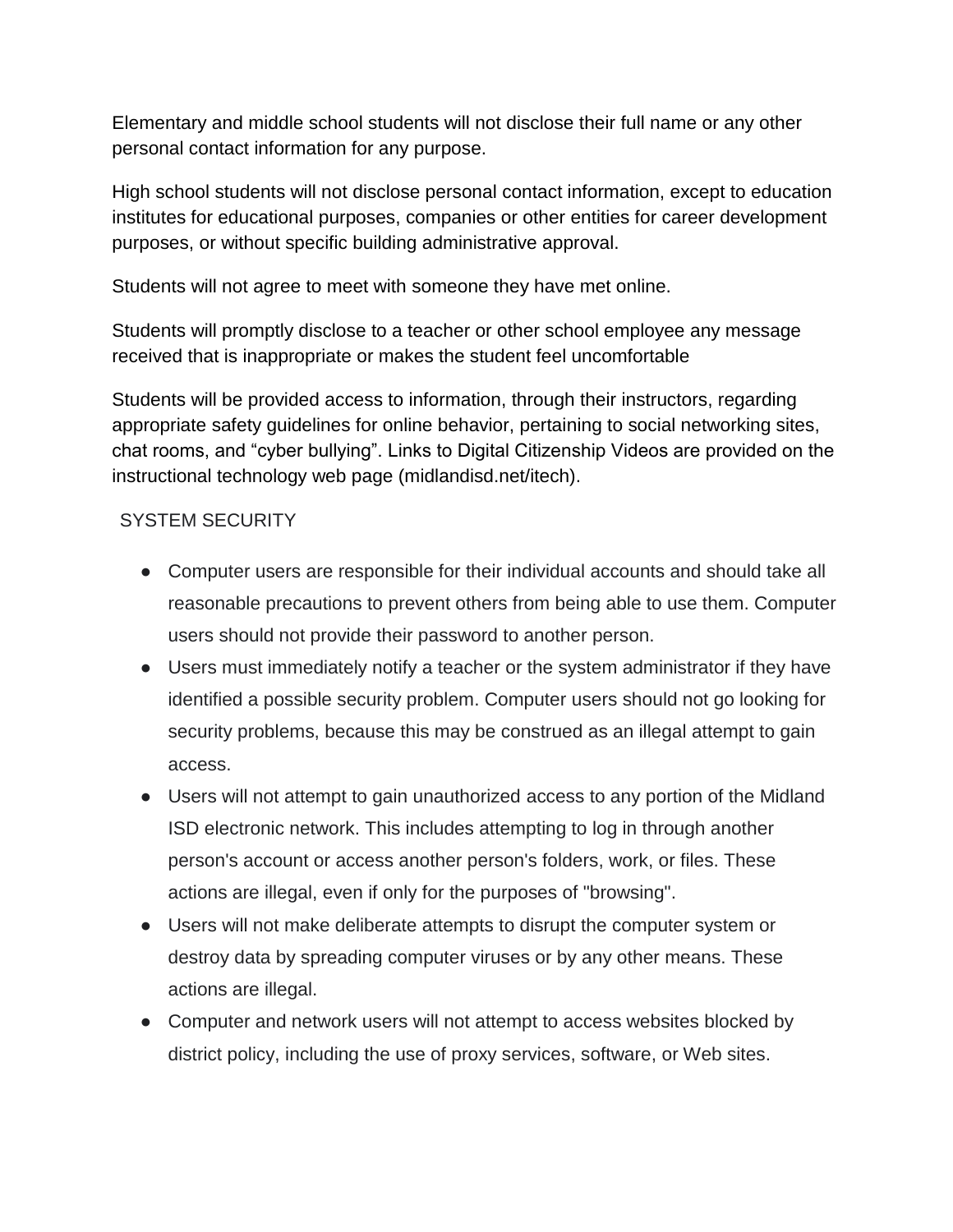● Computer users will not use sniffing or remote access technology to monitor the network or other user's activity.

## SOFTWARE AND FILES

- Software is available to users to be used as an educational resource. No user may install, upload or download software without permission from the district technology department. District software is approved according to guidelines available at midlandisd.net/software\_guidelines.
- A user's account may be limited or terminated if a user intentionally misuses software on any district-owned equipment.
- Files stored on the MISD network or district-sanctioned Internet (cloud-based) accounts are treated in the same manner as other school storage areas, such as lockers. Routine maintenance and monitoring of the Midland ISD network and district- owned services may lead to discovery that a user has violated network policy, Internet safety policy, or the law. Users should not expect that files stored on district servers are private.
- When storing or sharing sensitive information, users must utilize approved network storage devices and applications.
- The information stored on external storage devices (i.e. a USB drive) utilized with district faculty computers will be encrypted.

# TECHNOLOGY HARDWARE

● Hardware and peripherals are provided as tools to users for educational purposes. Users are not permitted to relocate hardware (except for portable devices), install peripherals or modify settings to equipment without the consent of the district technology department.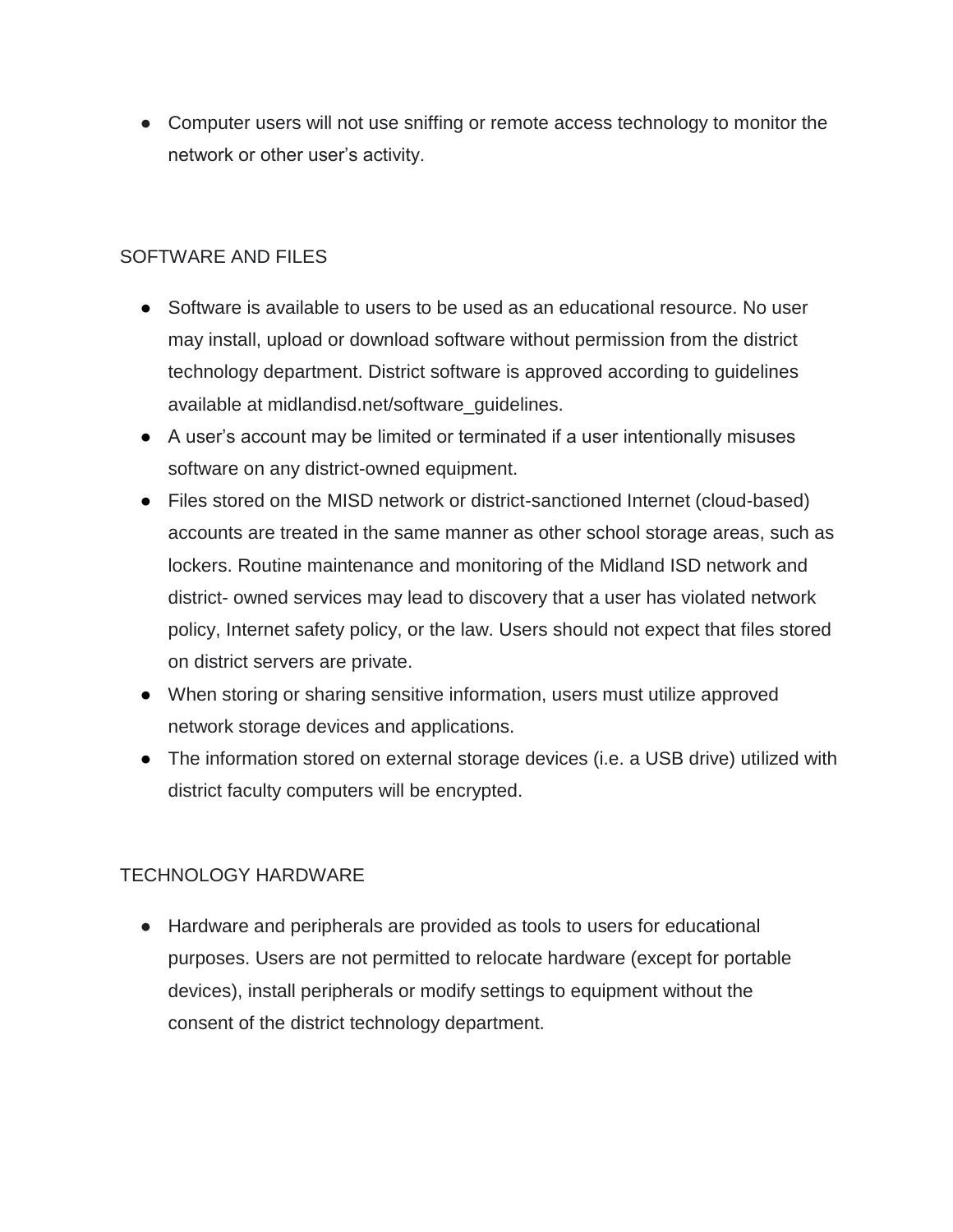• The school district may permit the use of personally-owned computing devices on its network for students, visitors, vendors, and staff, by prior approval with campus administrators and the technology department.

## VANDALISM

● Any malicious attempt to harm or destroy data, the network, other network components connected to the network backbone, hardware or software will result in cancellation of network privileges. Disciplinary measures in compliance with the district's discipline code and policies will be enforced.

# PLAGIARISM AND COPYRIGHT INFRINGEMENT

- Users will not plagiarize works found on the Internet. Plagiarism is taking the ideas or writings of others and presenting them as if they are one's own.
- District policies on copyright will govern the use of material accessed and used through the district system.
- Copyrighted material will not be placed on any system without the author's permission. Permission may be specified in the document, on the system or must be obtained directly from the author.

# STUDENT RIGHTS

- Students' right to free speech applies to communication on the Internet. The Midland ISD electronic network is considered a limited forum, similar to the school newspaper, and therefore the district may restrict a student's speech for valid educational reasons. The district will not restrict a student's speech on the basis of a disagreement with the opinions that are being expressed.
- An individual search will be conducted if there is reasonable suspicion that a student has violated this policy or the law. The investigation will be reasonable and related to the suspected violation.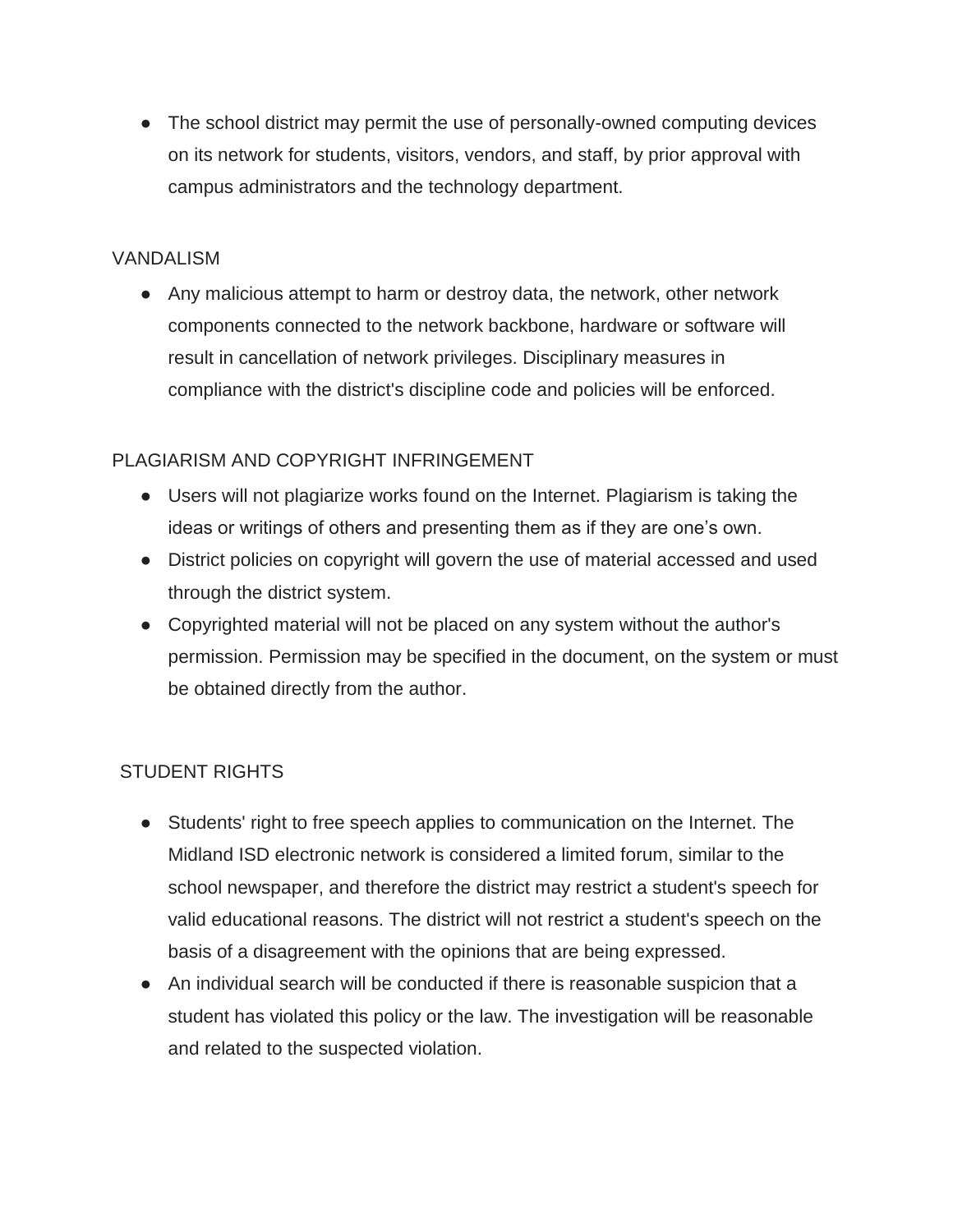## DUE PROCESS

- The district will cooperate fully with local, state, or federal officials in any investigation related to any illegal activities conducted through the district network.
- In the event there is an allegation that a user has violated the district's acceptable use regulations and policy, the user will be provided with a written notice of the alleged violation. An opportunity will be provided to present an explanation before a neutral administrator (or user will be provided with notice and an opportunity to be heard in the manner set forth in the disciplinary code).
- Disciplinary actions will be tailored to meet specific concerns related to the violation and to assist the student in gaining the self-discipline necessary to behave appropriately on an electronic network.
- Violations of the acceptable use regulation and policy may result in a loss of access as well as other disciplinary or legal action.
- If the violation also involves a violation of other provisions of other school rules, it will be handled in a manner described in the school rules. Additional restrictions may be placed on a user's use of his/her network account.

#### LIMITATION OF LIABILITY

- The district makes no guarantee that the functions or the services provided by or through the district network will be error-free or without defect. The district will not be responsible for any damage suffered, including but not limited to, loss of data, functionality, or interruptions of service, caused by connecting a device to its network.
- The district is not responsible for the accuracy or quality of the information obtained through or stored on the network. The district will not be responsible for financial obligations arising through the unauthorized use of the network.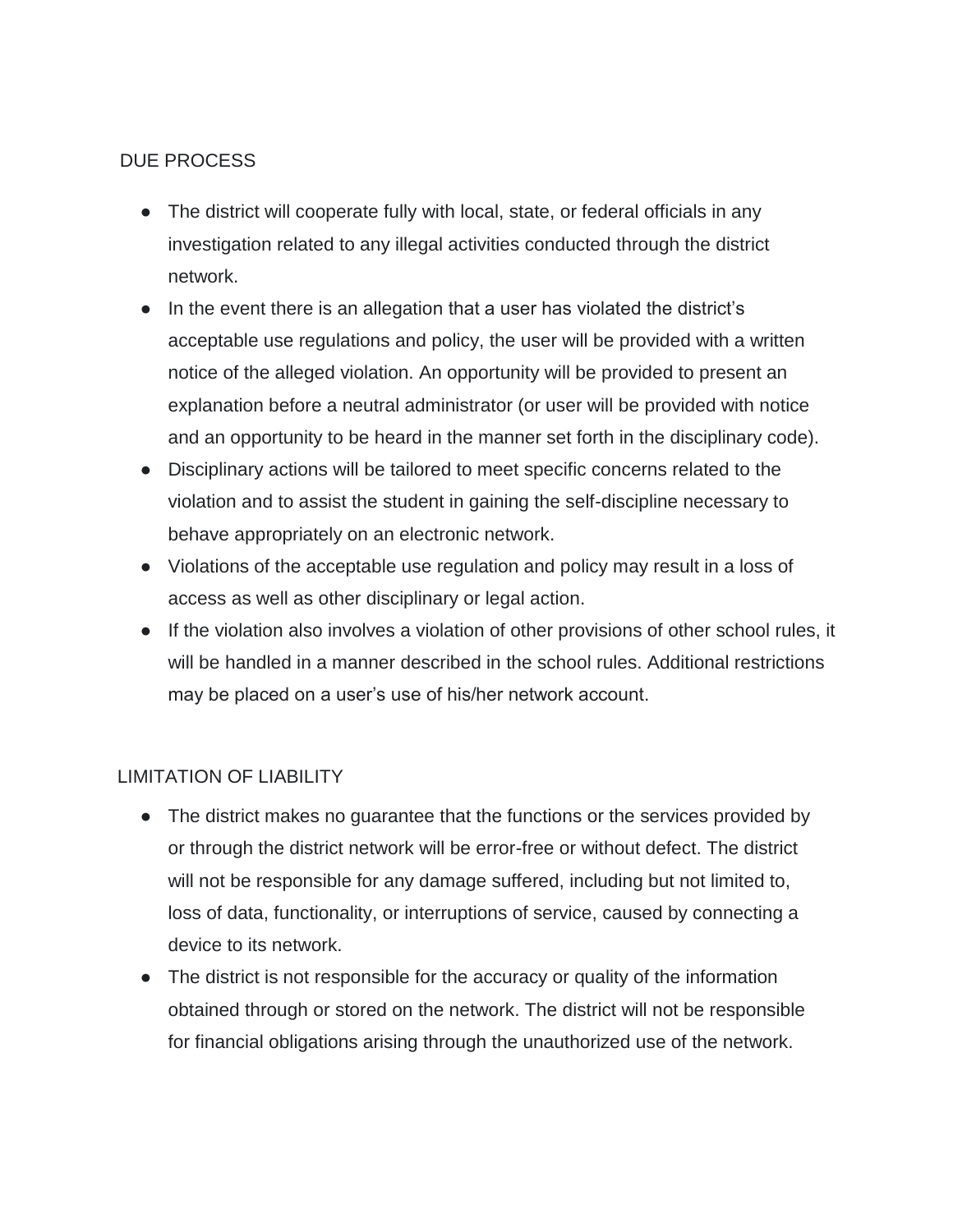# VIOLATIONS OF THIS ACCEPTABLE USE POLICY

Violations of this policy may result in loss of access as well as other disciplinary or legal action. Users' violation of this policy shall be subject to the consequences as indicated within this policy as well as other appropriate discipline, which includes but is not limited to:

- Use of district network only under direct supervision
- Suspension of network privileges
- Revocation of network privileges
- Suspension of computer privileges
- Suspension from school
- Expulsion from school and/or
- Legal action and prosecution by the authorities

The particular consequences for violations of this policy shall be determined by the school administrators. The superintendent or designee and the board shall determine when school expulsion and/or legal action or actions by the authorities are the appropriate course of action.

#### TAKING CARE OF DISTRICT-ISSUED TECHNOLOGY DEVICES

Students and staff are responsible for the care of the hardware that the campus has issued to them. Devices that are broken need to be returned to the campus for replacement and/or repair.

- Do not put food or drinks near any technology device.
- Close the lid when you are moving the device. Never carry it by holding onto the screen.
- Turn the device off completely when you are done with it and close the lid.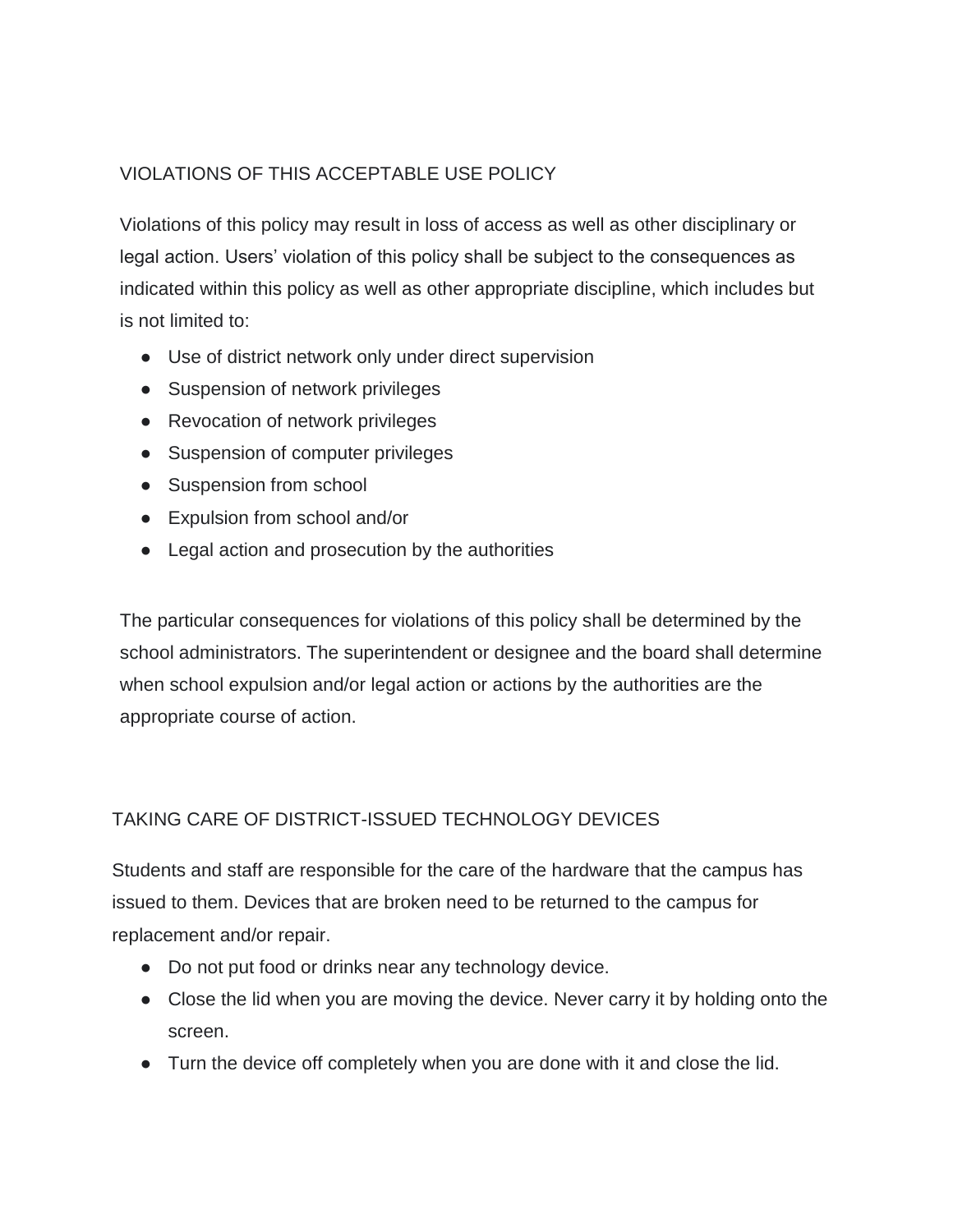- DO NOT use Windex or any other harsh chemicals to clean the screen of any device. Use a wet fiber cloth or gentle rag to clean it.
- Devices need to be charged before school begins. Students need to treat it as homework or a textbook to ensure it's ready before class.
- Devices need to not have any writings or drawings on them.
- Do not place anything on the device that could put pressure on the screen.

The parents or legal guardian of the student will be held responsible to pay for any damages or loss of district-issued devices, according to the schedule below (only items that apply):

To protect against financial loss for students/parents of device replacement or repair, the district has posted information regarding optional device insurance at midlandisd.net/student\_devices.

Only MISD technicians will be authorized to do repair on all devices. There is no charge to parents for normal wear and tear. If a device is broken, please contact the campus and arrange for the repair to take place. The costs schedule for 2021-22 depending on the part broken is below:

- Chromebook Replacement (lost or stolen) \$312.00
- Chromebook charger \$26.00
- Chromebook case \$22.00
- Chromebook screen \$77.00
- Chromebook keyboard \$55.00
- Chromebook DC-in jack \$10.00
- iPad Replacement (if destroyed or lost) \$299.00
- iPad charger and cable \$38.00
- Hotspot and charger replacement \$105.00
- Teacher Laptop \$1,182.00

HOME-USE OF DISTRICT-ISSUED STUDENT DEVICES